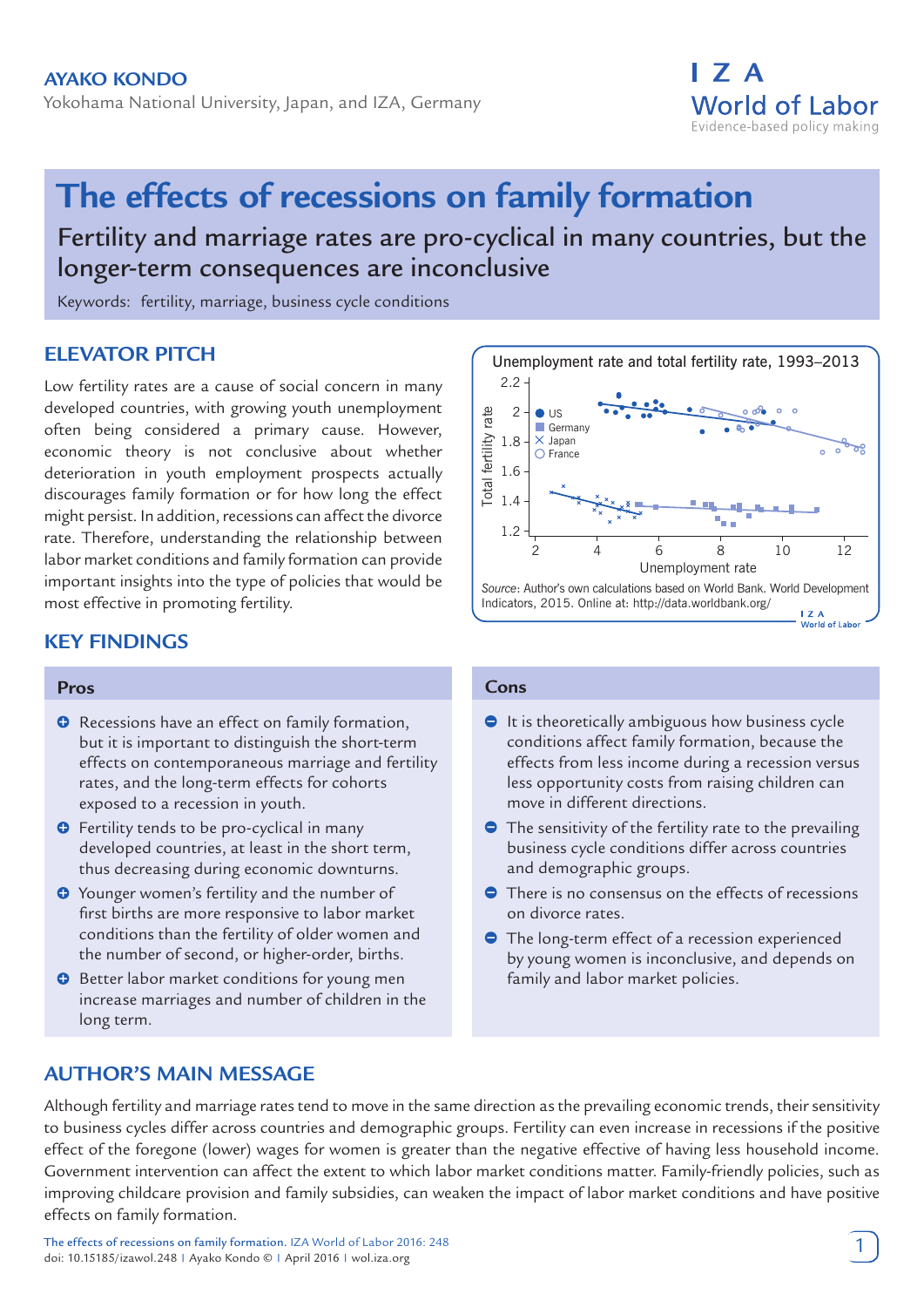# **MOTIVATION**

Since the Great Recession in the late 2000s, many developed countries have experienced a fall in fertility rates and increases in unemployment and non-regular employment among young adults. In view of the concurrence of these events, increased youth unemployment has often been blamed for the declining fertility and marriage rates. Economic theory, however, is not clear on whether young couples are deterred from forming a family when they face lower prospects of employment.

A further issue is whether the observed decline in the fertility rate actually leads to a decline in the total number of children born by the affected cohorts. A permanent decline in fertility of a particular cohort has quite different implications for demographic trends and public welfare than a mere delay in the timing of fertility.

Furthermore, understanding how business cycles, that is, the prevailing economic conditions, affect marriage formation and marital stability can provide important insights into how to design more effective policies that promote family formation and sustainability.

## **DISCUSSION OF PROS AND CONS**

#### **Distinction between short-term and long-term effects**

When considering the effect of a recession on family formation, it is important to distinguish the short-term effects on fertility and marriage rates, and the longer-term effects on the cohorts who were exposed to a recession as young adults.

Even when short-term effects exist it does not necessarily imply a permanent decrease in fertility or marriage among the affected cohort, as each individual can adjust the timing of family formation without necessarily changing the long-term outcomes, that is, the number of children. Indeed, a large part of the short-term response of family formation behavior appears to be attributable to this kind of intertemporal adjustment. The longerterm effects of a recession during young adulthood are, therefore, perhaps weaker than the short-term effects.

#### **Short-term effects: pro-cyclical fertility and marriage in developed countries**

In many developed countries, fertility moves in the same direction as the prevailing economic conditions, that is, it is pro-cyclical [1], [2]. Figure 1 illustrates time series of the total fertility rates and the unemployment rates in selected countries. With the exception of Germany, where no clear relationship between fertility and unemployment rates is observed, fertility rates move in the opposite direction to the unemployment rates. That is, fertility rates are high under good economic conditions with little unemployment and low when unemployment is high.

Although the graphs shown in Figure 1 are simple time series and may be picking up a spurious coincidence of trends (which is indeed the case for Japan), more rigorous research also confirms pro-cyclical fertility in the US and southern and eastern-central Europe [1], [2]. However, the size of the effect seems to be modest—for example, for women aged 20–24 in the US, a one percentage point increase in the unemployment rate leads to 6% fewer births [1]. In other countries, such as Germany, the correlation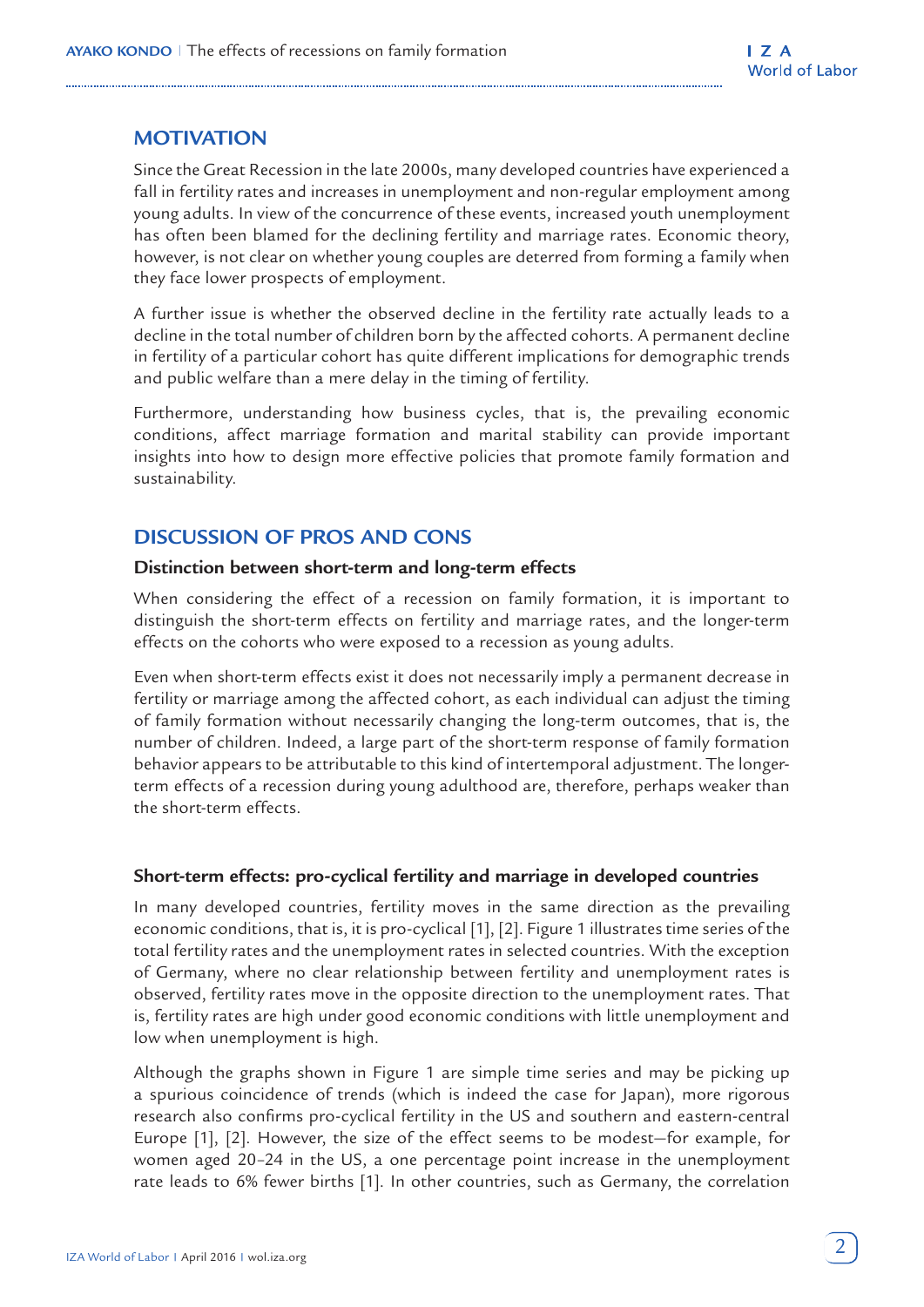

between fertility and business cycle conditions seems to be weak, and in recent decades it is very rare to observe counter-cyclical fertility in developed countries at all.

Marriage formation can also be affected by business cycle conditions. However, it is important to note that the role of marriage in family formation differs considerably across societies. For example, in Asian countries (e.g. Japan), out-of-wedlock childbearing is still rare and thought to be against the social norm. Whereas in some northern European countries (e.g. Sweden), more than half of children are born to unmarried parents. Presumably, the relationship between marriage and fertility is weak in societies where formal marriage is not a requirement for the formation of a stable family. Nevertheless, studies in the US and Canada, which are countries that are considered to be "in-between" Asia and northern Europe in terms of the importance of marriage, show that the marriage rate is also, in fact, pro-cyclical [3], [4] and moving in the same direction as fertility.

#### **Income and substitution effects of labor market conditions on family formation**

The effect of a recession on family formation can be attributed to an "income effect" and a "substitution effect." The income effect is the result of a decrease in family income during recessions, such that families cannot afford to have another child. The substitution effect is that, when a recession lowers the potential wages that a woman could earn, the "opportunity cost" of childbearing and rearing (that is, forgone earnings when raising children) falls, thus more women choose to spend time on children rather than working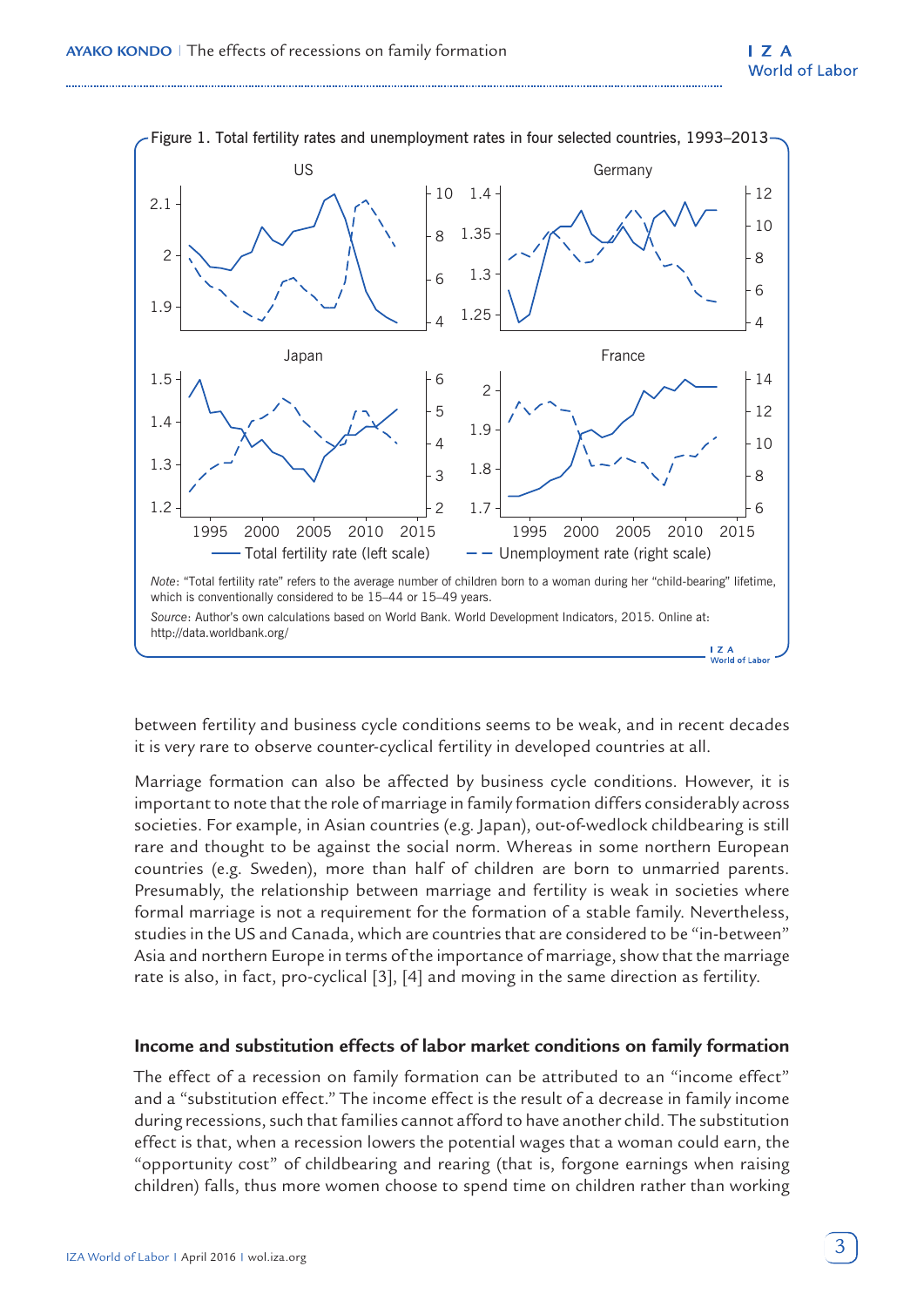in the labor market. To the extent that recessions lead to women spending more time on household work, the same logic also applies to marriage.

Which of these two effects is stronger depends on the male–female income ratio, and on the differential sensitivity of male and female incomes to business-cycle fluctuations (because a decline in male and female incomes have different effects on marriage and fertility). For example, male income is influenced by the income effect only, since women are more likely to stay at home to raise their children. The income effect is further strengthened when men earn more than women, and when male income is more responsive to business-cycle fluctuations.

When female income decreases, it is not clear which effect is strongest. However, several empirical studies have shown that for marriage (conditional on male income being unchanged), the positive substitution effect exceeds the negative income effect [5], [6]. In contrast, the existing evidence for fertility is more mixed—sometimes worse labor market conditions for women increases fertility, but sometimes not [6], [7]. The observed effects of a recession on family formation are the sum of the unambiguously negative income effect, as a result of a reduced income for men, and the effect of declined female income, which in theory could go either way. The existing evidence for pro-cyclical fertility and marriage implies that, empirically, the negative income effect dominates, so that both fertility and marriage rates decline during recessions.

Furthermore, when raising children requires a lot of time input, the substitution effect works more strongly. In addition, social norms not only affect the extent to which women think work and family formation are substitutes, but they also affect the impact from male income: a norm that a man should be a breadwinner makes it more difficult for young men to marry without a decent income.

Many studies have also examined the effect of job loss on family formation. For example, one study shows that a husband's job loss leads to lower completed fertility of couples in the US, while another finds a similar negative effect of women's job loss on completed fertility in Austria [8], [9]. This suggests that the negative effect of job loss on fertility, at the individual level, is likely to be one of the important components of pro-cyclical family formation.

Similarly, it is known that when income inequality is significant among men, in that there are few men on high incomes relative to those on lower incomes, it lowers the marriage rate because it results in a smaller pool of marriageable men. At the same time, a recession tends to hit less-skilled workers more severely, which even widens the income inequality among men and, in turn further reduces marriage and fertility rates.

## **Heterogeneity in the sensitivity of fertility to business-cycle fluctuations**

The effect of a recession on family formation varies substantially across age, country and demographic groups. This is due to the heterogeneity, in factors that affect the relative size of the (positive) substitution effect and the (negative) income effect. Since the institution of marriage itself varies across countries and changes over time, it is difficult to compare studies on marriage. This section therefore focuses on studies on fertility only.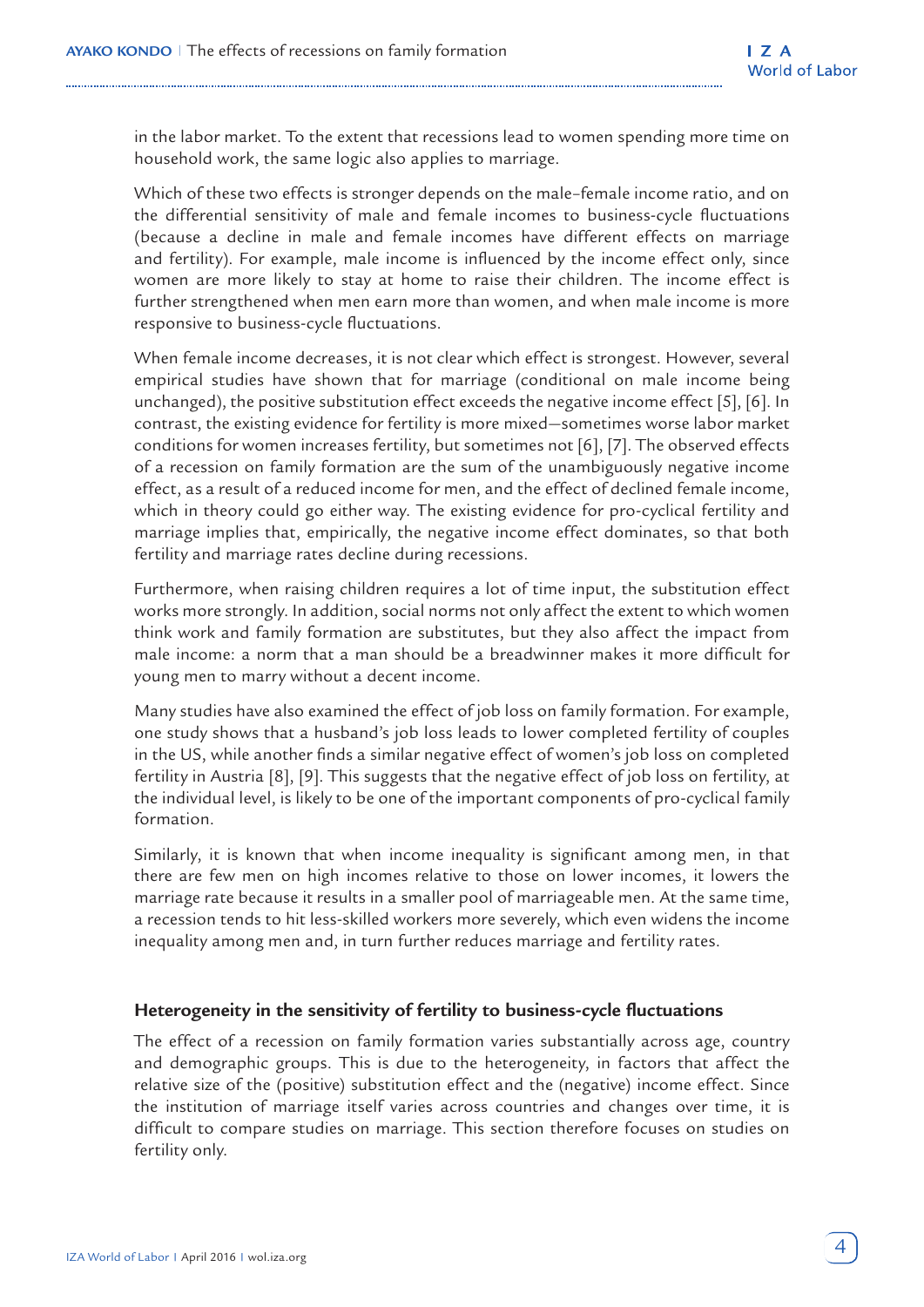#### *Age and birth order*

The fertility of younger women is more sensitive to business-cycle fluctuations in both the US and Europe [1], [2]. Accordingly, the responsiveness of the fertility rate to the unemployment of women aged 20–24 is two or three times larger than that of women aged 30–34. This may be because younger women are less constrained by the "biological clock" and can therefore more easily postpone childbearing. The decision to have the first child is therefore more responsive to business-cycle conditions than the decision on the second or third child [2]. This is partly because mothers are younger at first births than at the higher-order births.

#### *Country and cohort*

The sensitivity of fertility to business-cycle conditions varies considerably across countries. Figure 1 shows that fertility does not correlate with the unemployment rate in Germany, for example, whereas it appears to be clearly pro-cyclical in France, Japan, and the US. More rigorous empirical investigation reveals that, within Europe, the fertility rate is most sensitive to business-cycle conditions in southern Europe [2]. In contrast, the effect of the unemployment rate on fertility is almost zero in western Europe, and significantly negative only for those aged 20–24 in northern Europe. Such variation arises from differences in factors that affect the relative strength of the substitution and income effects, such as the rigidity of the labor market, gender wage gap, pro-natality policies, welfare programs, etc. For example, the stronger pro-cyclicality in southern Europe may be caused by the lack of flexibility in the labor market, and a high unemployment rate among young people [7].

#### *Race and education*

A recession decreases the fertility of black women more than that of white women in the US [1], [10]. In fact, the fertility of white women in the sample used in one of these studies is counter-cyclical [10]. The study argues that black women are more likely to be credit-constrained during a recession, thus the positive substitution effect is weaker and the negative income effect is stronger for them. Another potential reason is that black women tend to have their first child at a much younger age than white women, and younger women's fertility is more pro-cyclical.

There is only a limited amount of evidence available on the effect of a recession on fertility for men and women with different levels of education. This is for two reasons: First, it is a result of data availability. Birth-record data do not include education. Second, and a more fundamental reason, is that education and fertility may be determined simultaneously and both can be affected by business-cycle conditions. Nonetheless, a few studies take the current education level as a given and examine how the effect of a recession on fertility and marriage differs across groups with different levels of education [5], [10], [11]. The results suggest that women with different educational backgrounds respond to business-cycle conditions differently, but the direction seems to vary across countries, race, and cohorts.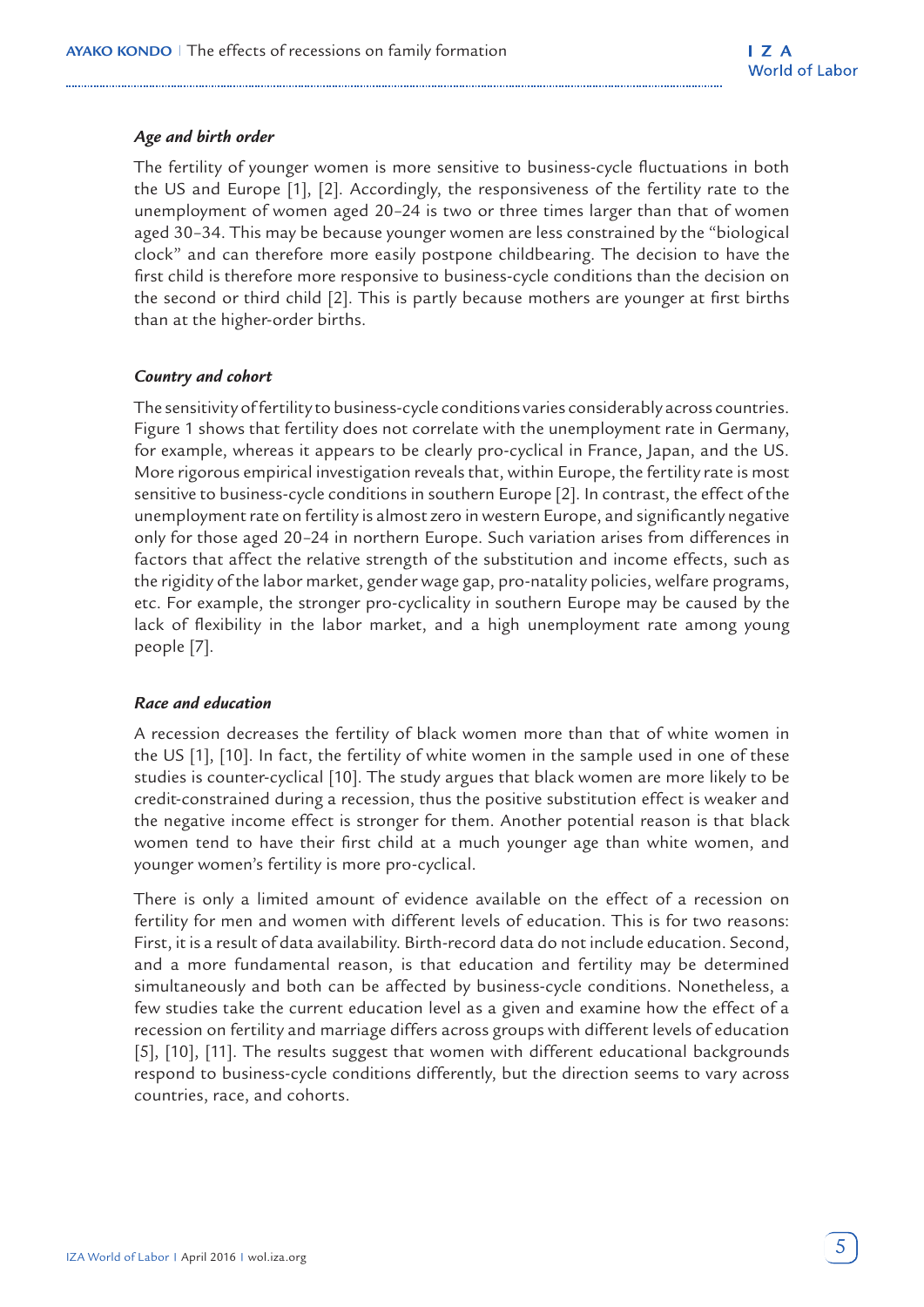#### **Does a recession also affect divorce?**

As well as the effects of a recession on the formation of new families, the effects of a recession on family breakdown and divorce also have important policy implications. In particular, an increase in the divorce rate often implies an increased number of single mothers, and thus child poverty is more prevalent.

From a theoretical perspective, the effect of business-cycle conditions on divorce is even more complicated than the effect on marriage. Business-cycle conditions affect the "value" of continuing the current marriage. Value in this sense is defined as the expected joint utility from marriage, i.e., the sum of the expected utility of the man and the woman into the future (for example, joint income, children, companionship, etc.) relative to the "value" of remaining or becoming single and/or continuing to search for other potentially better partners. Similarly, the prospect of remarriage affects the expected utility from divorce, thus it can be an important determinant of the divorce rate.

A negative income shock to men can lower the value of marriage, but a negative income shock to women can increase the value of marriage, to the extent that marriage induces women to spend more time on household work and to reduce their participation in market work. Given that the marriage rate is pro-cyclical (it decreases during recessions), it might appear natural to expect that the divorce rate is counter-cyclical (increases during recessions). Additionally, negative income shocks and job loss at the individual level are known to have detrimental effects on marital stability [3].

However, unlike the individual-level shocks, macroeconomic conditions also affect an individual's prospects outside of marriage. In particular, it affects the prospects of remarriage, in that the pro-cyclical marriage rate implies fewer opportunities for remarriage during recessions. Furthermore, if the married couple already has children, the financial burden of raising children as a single parent may be heavier during a recession, and the one-time cost of a divorce process may also affect the decision on divorce. Thus it is not clear whether the divorce rate is counter-cyclical, even if the marriage rate is procyclical.

Empirical evidence on this issue is again mixed. In the US, both marriage and divorce rates are pro-cyclical [3]. Furthermore, while the decrease in marriage in a recession leads to a long-term decline in the stock of married couples, the effect on divorce is only temporary [3]. In contrast, the divorce rate is not correlated with business-cycle conditions in Canada, although the marriage rate is pro-cyclical [4]. Moreover, in Canada, the observed fluctuations in the marriage rate over the business cycle are driven by the fluctuations in the number of remarriages rather than by first marriages [4]. This result implies that the stock of single parents increases during a recession, because the inflow into divorce does not change, but the outflow into remarriage decreases. Unfortunately, the existing evidence outside of North America is scarce, although, like marriage, the relationship between divorce and business-cycle conditions is likely to vary across countries and demographic groups.

#### **The long-term consequence on completed fertility**

#### *Temporal shift of timing or permanent effect?*

The short-term decline in the fertility rate caused by a recession can lead to a permanent decline in the completed fertility (the number of children born to a woman by the end of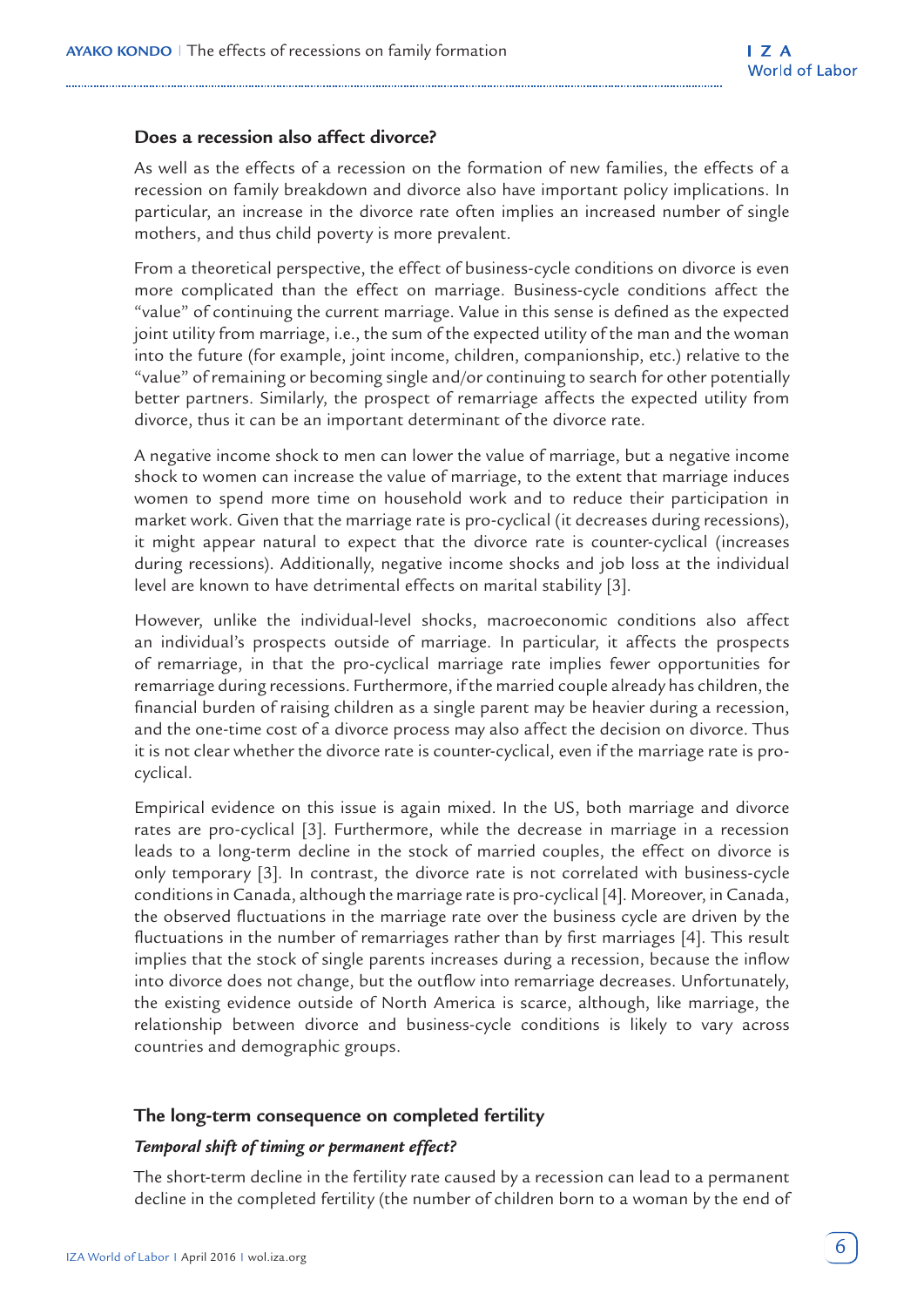her child-bearing years) of the affected cohort, but it is also possible that the observed short-term fluctuation in fertility is just a result of a temporal shift of timing of fertility. If the former is the case, cohorts who experienced a recession as a young adult will have fewer children. If the latter is the case, they have the same number of children at older ages. Distinguishing a permanent decline of completed fertility and a mere delay in the timing of fertility is quite important when determining any implications for demographic trends and public welfare. It should be noted that a recession experienced at a later age could also affect the completed fertility, mainly through the probability of having second- and higher-order children. However, the focus here is on the effect of a recession experienced in youth.

Whether a recession at youth has a long-term effect on completed fertility depends on the extent to which it affects permanent income. Many recent studies have examined the long-term effect of a recession at entry to the labor market in different countries and for groups of different gender, skill level, and ethnicity. Taking them together, while the size and persistence of the effect of a recession on wages for young people with different skill levels vary substantially across countries (and skills), the effect for women tends to be weaker and less persistent than the effect for men. Also, lower wages for women can reflect both the negative income effect and the positive substitution effect, but lower wages for men have the negative income effect only. Therefore, in theory, the effect of a recession experienced at youth on family formation is expected to be more negative and persistent for men than for women.

Furthermore, the positive substitution effect may exceed the negative income effect if the sample is limited to women. Studies that distinguish between the effects of unfavorable labor market conditions on marriage for men and women find that, holding labor market conditions for men constant, worse labor market conditions for women *increase* marriage formation [5], [6]. Thus, a recession at youth could have a positive effect on fertility for women if their partners do not belong to the same cohort as themselves—that is, if the partners' income is not affected by the recession that the women experienced in their youth.

Another issue regarding marriage is the long-term effect on divorce rate. If marriages formed under booms and recessions are different in terms of match quality, labor market conditions at marriage may be correlated with the probability of divorce in future. Pro-cyclical marriage rates imply that a boom induces couples who would not marry otherwise to marry [3], [4]. Whether these marriages are stable ones or likely to end in divorce can have quite important implications for welfare policies, given the high poverty rate among single-mother families. In the US, labor market conditions do not seem to affect the quality of marriage, though [6]. Evidence from other countries is scarce.

#### *Existing studies have not yet provided conclusive evidence*

The existing studies on the long-term effect of a recession at youth on family formation show that the effect varies across countries and demographic groups. They have not reached any consensus regarding the effect of a recession at youth on marriage and fertility for women. Even the sign of the effect varies across studies. Although fewer studies analyze men, the effect for men tends to be negative or insignificant.

Three studies undertaken in the US find different results, although cohorts covered by their data overlap [1], [6], [12]. The first of these studies shows that a recession at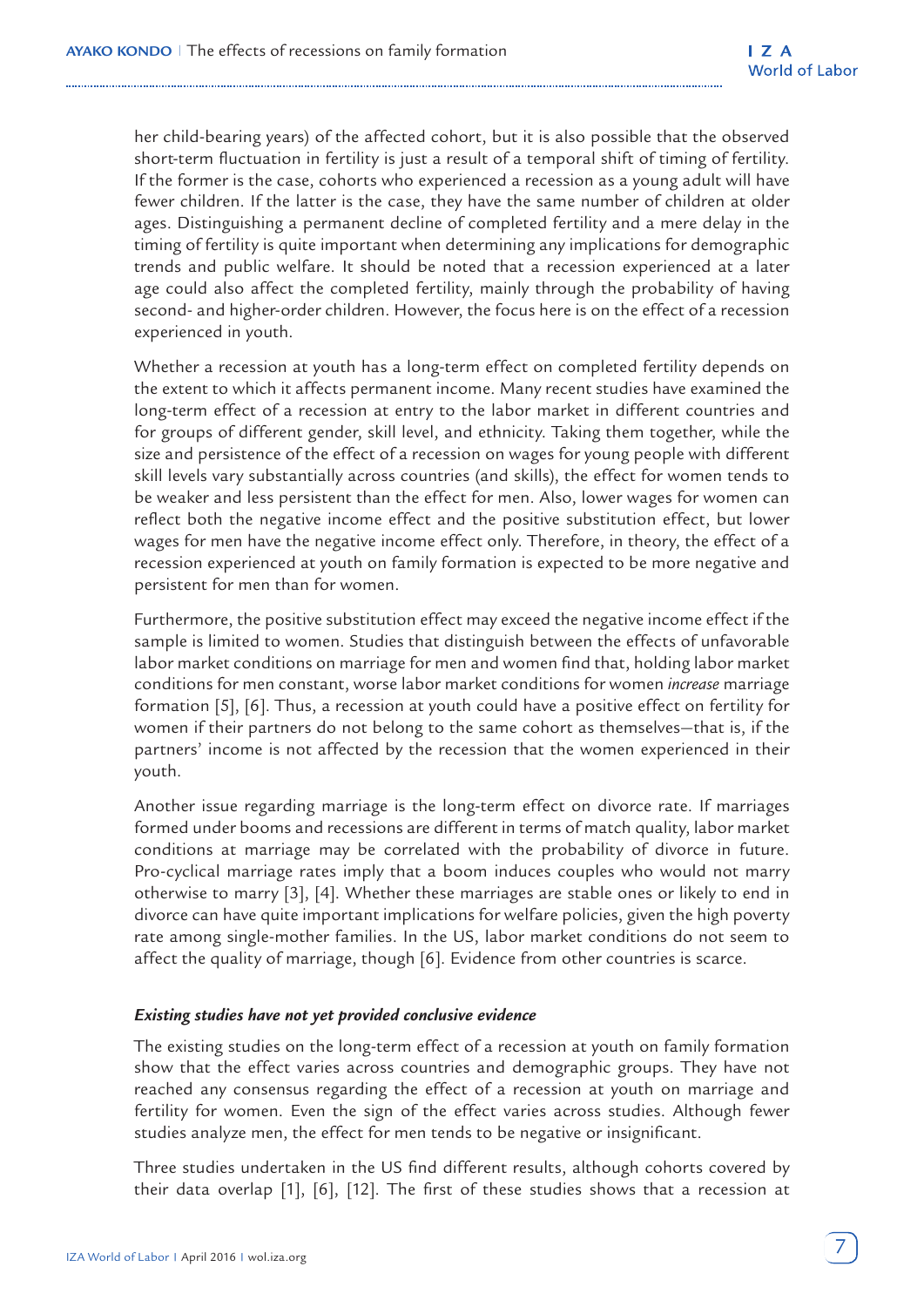youth delays first births and lowers the completed fertility for all American women born between 1961 and 1970 [1]. The second study shows that a recession experienced in youth accelerates the timing of marriage but has no discernible effect on completed fertility for women born between 1960 and 1970 [6]. The third study finds no effect for women without a college degree and a positive effect on fertility for women with a college degree born between 1957 and 1964 [12]. The most important difference between these studies is ages at which "the unemployment rate at youth" is observed: that is, age 20–24 [1], age 18–20 [6], and the last year in school [12]. In addition, one of these studies estimates the effects of male and female unemployment rates separately [6]. Accordingly, male unemployment rates at youth have negative effects and female unemployment rates have positive effects on both fertility and marriage. When summed up, however, the sign of the effect on marriage is positive but that on fertility is zero, or weakly negative. Furthermore, the cohorts covered in one of the studies are slightly older than the other two studies [12].

Another important difference is data quality. The administrative data from birth records allows one study to estimate the effect of a recession at youth very precisely [1]. In contrast, the sample size in the survey data used by the other two studies is only several thousand. In fact, the point estimate by [1] (in which a one percentage point increase in the average unemployment rate at ages 20–24 is associated with about five additional childless women per 1,000 at age 40), is well within the 95% confidence interval estimated by [6] and [12].

Studies from other countries are limited and also use survey data and to some extent suffer from the problem of imprecise estimates from the small sample size. In Japan, a recession experienced at youth has a negative effect on fertility for high-school educated women, but the effect is opposite for college-educated women [11]. A study of German college graduates shows that a recession at graduation has a temporarily positive effect on fertility timing of women, but no effect on completed fertility [13]. Also, a recession at graduation has no effect on family formation of male college graduates in Germany, though the evidence on less-educated people is not available [13].

Despite the observed heterogeneity across countries and cohorts for less-educated women or women in general, the effect of a recession at graduation on marriage and fertility for college-educated women tends to be positive in Japan, the US, and Germany [11], [12], [13]. This implies that the income effect is weaker for college-educated women and/or the substitution effect works more strongly for them. Since college-educated women tend to marry college-educated men, who are more likely to have a stable job with decent earnings, it is not surprising that the income constraint seems less binding for them.

## **LIMITATIONS AND GAPS**

The existing studies have yet to provide conclusive evidence on the long-term effect of a recession at youth on family formation. The difference across studies can be partly attributable to the differences in population covered, but some of the differences may be caused by the quality of data and differences in methodology. Apart from a few studies that use administrative data from birth records, survey data usually contain only a limited number of women per cohort. This limited availability of data makes the sample size smaller and the estimates imprecise.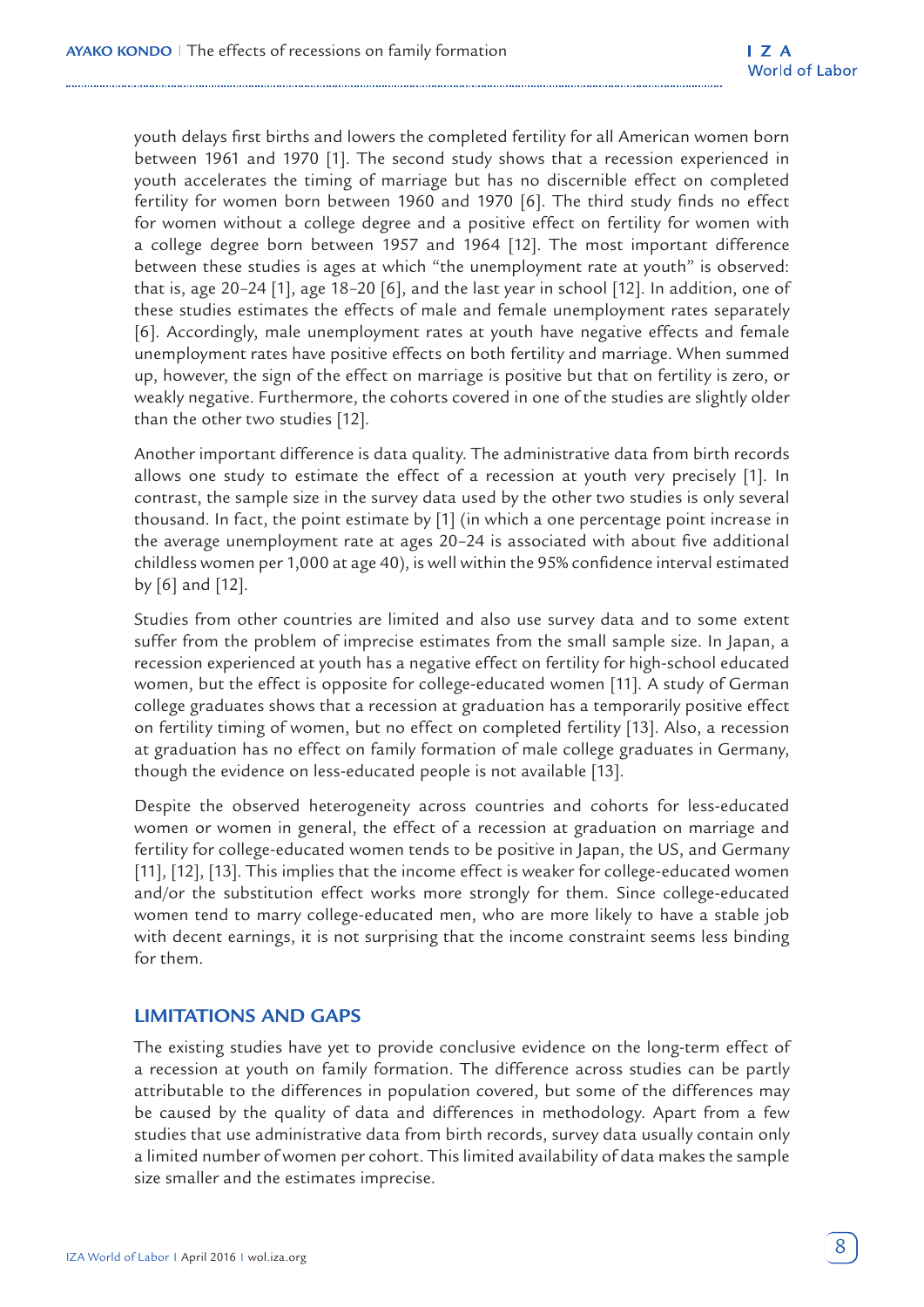Another important issue is the methodology used to account for trends. Since both the fertility rate and unemployment rates change gradually, it is very important to be able to distinguish these changes from any longer-term trend that may also be taking place. For example, although the time-series data of the total fertility rate of Japan shown in Figure 1 looks strongly pro-cyclical, once long-term time trends of declining fertility and increasing unemployment are taken into account, the correlation becomes much weaker.

## **SUMMARY AND POLICY ADVICE**

Fertility falls in recessions in many developed countries, although the prediction by economic theory is ambiguous because the income effect and the substitution effect move in the opposite directions. Marriage is also pro-cyclical. However, the sensitivity of fertility rates to the prevailing business-cycle conditions differ substantially across countries and demographic groups, and there is no clear pattern, other than that younger women are more responsive to labor market conditions. Fertility can even be counter-cyclical for the group for whom the substitution effect exceeds the income effect. Evidence on the long-term consequences of a recession at youth is even more mixed.

Although improving youth employment prospects may not be a panacea for the low fertility trend, it is important that policymakers understand the two competing effects of labor market conditions on family formation. Namely, the negative effect on income from unemployment, and thus the "affordability" of children and marriage, and the positive effects due to substituting time spent working in the labor market by time spent on household tasks, such as childcare. Depending on the relative strength of these effects, the relationship between demographic trends and labor market conditions can change.

Government intervention can also affect the extent to which labor market conditions matter. For example, providing a subsidy to families with young children can weaken the effect of a fall in household income. Additionally, family-friendly labor market policies, such as improving childcare provision, make it easier for couples to have a child and continue working, thus weakening the substitution effect as well as mitigating income constraints.

## **Acknowledgments**

The author thanks two anonymous referees and the IZA World of Labor editors for many helpful suggestions on earlier drafts. Financial support from Japan Society for the Promotion of Science (grant number 15K17072) is gratefully acknowledged.

## **Competing interests**

The IZA World of Labor project is committed to the *IZA Guiding Principles of Research Integrity*. The author declares to have observed these principles.

© Ayako Kondo